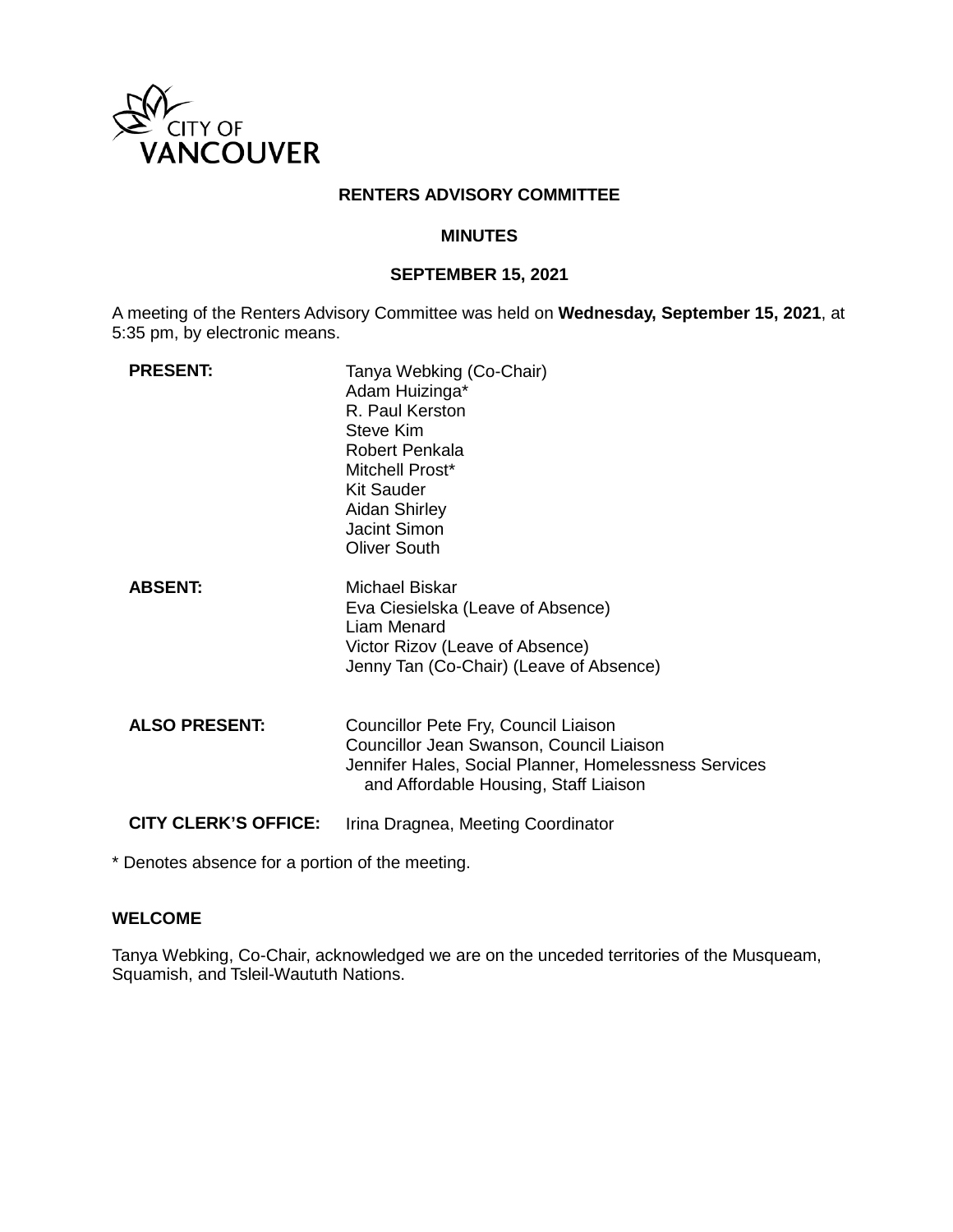### **Leave of Absence Requests**

MOVED by Kit Sauder SECONDED by Robert Penkala

> THAT the Renters Advisory Committee approve leaves of absence for Eva Ciesielska, Victor Rizov, and Jenny Tan, for this meeting.

CARRIED UNANIMOUSLY

### **Approval of Minutes – July 14, 2021**

MOVED by Mitchell Prost SECONDED by Aidan Shirley

> THAT the Renters Advisory Committee approve the Minutes from the meeting of July 14, 2021, as circulated.

CARRIED UNANIMOUSLY

### **1. Renters Services Centre – Update & Feedback**

Jennifer Hales, and Kristin Patten, Social Planners within the Homelessness Services and Affordable Housing Programs team, provided a presentation on a future City of Vancouver Renter Services Centre, and responded to questions. The Committee members provided feedback and comments to staff.

### **2. Climate Emergency Parking Program – Follow-up**

Paul Krueger, Planner, Transportation Planning Branch, provided a presentation on the Climate Emergency Parking Program, and responded to questions. Paul noted that the staff report will be presented to Council at the Council meeting on October 5, 2021; agenda for the meeting is available at the following [link.](https://council.vancouver.ca/20211005/spec20211005ag.htm)

#### **3. Liaison Updates**

Councillor Fry noted renter related topics discussed at the 2021 Union of BC Municipalities Convention, which took place from September 14, to September 17, 2021. Councillor Fry highlighted the following topics:

- Processing speed of rezonings;
- Tenant protection policies;
- Co-ops; and
- Property transfer tax affordable housing and co-op housing.

Councillor Swanson provided updates on the following:

• Senior Advisory Committee – Motion asking Council to request that the Province increase the senior rent supplement; and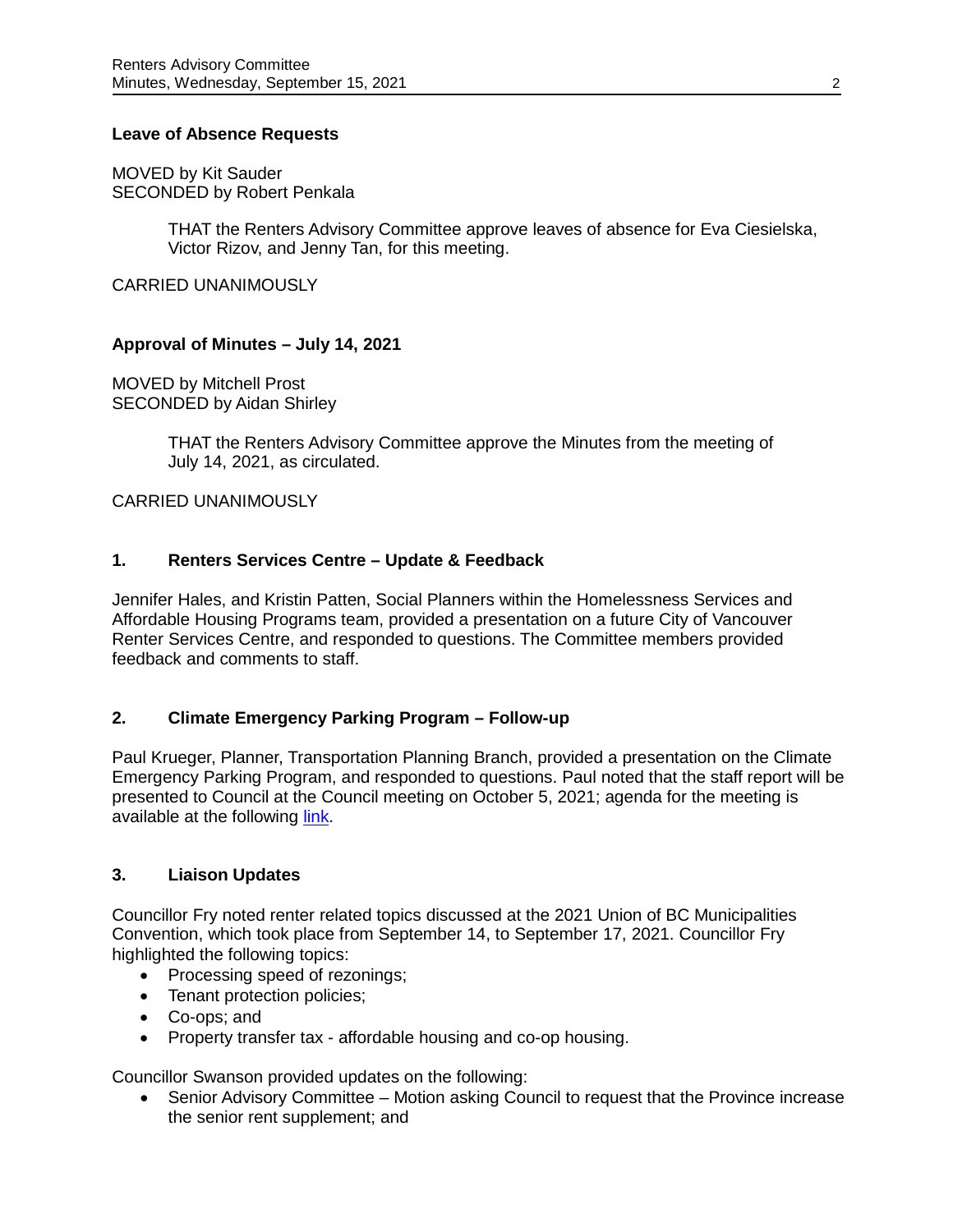• Staff report/memo on protecting tenants from Real Estate Investment Trusts to be delivered to Council later this fall.

# **4. Discussion of Committee Priorities**

During discussion, it was

# MOVED by Kit Sauder SECONDED by Aidan Shirley

THAT the Renters Advisory Committee adopt the following priority items as a draft guide for the Committee's work plan:

- Advocate for additional rental stock and increase in overall housing supply in the City of Vancouver, by prioritizing affordability and housing;
- Advocate for utilizing additional revenues generated by the City of Vancouver from increasing rental and housing supply, to partner with provincial and federal support, and available lands to fund affordable rental supply; and
- Advocate for policies that support equity, inclusion, reconciliation, and access to rental supply for families, seniors, BIPOC persons, and persons of diverse lived experiences.

### CARRIED

(Adam Huizinga and R. Paul Kerston opposed) (Mitchell Prost absent for the vote)

## **5. New Business**

### **(a) Streamlining Rental Around Local Shopping areas – Amendments to the C-2, C-2B, C-2C, and C-2C1 zones and Creation of New Rental Zones in Adjacent Areas**

MOVED by Kit Sauder SECONDED by Oliver South

> THAT the Renters Advisory Committee request that the Meeting Coordinator distribute information to the Committee members on what options the Committee has in order to communicate with Council once the staff report entitled "Streamlining Rental Around Local Shopping areas – Amendments to the C-2, C-2B, C-2C, and C-2C1 zones and Creation of New Rental Zones in Adjacent Areas", has been referred to Public Hearing.

CARRIED UNANIMOUSLY (Adam Huizinga abstained from the vote) (Mitchell Prost absent for the vote)